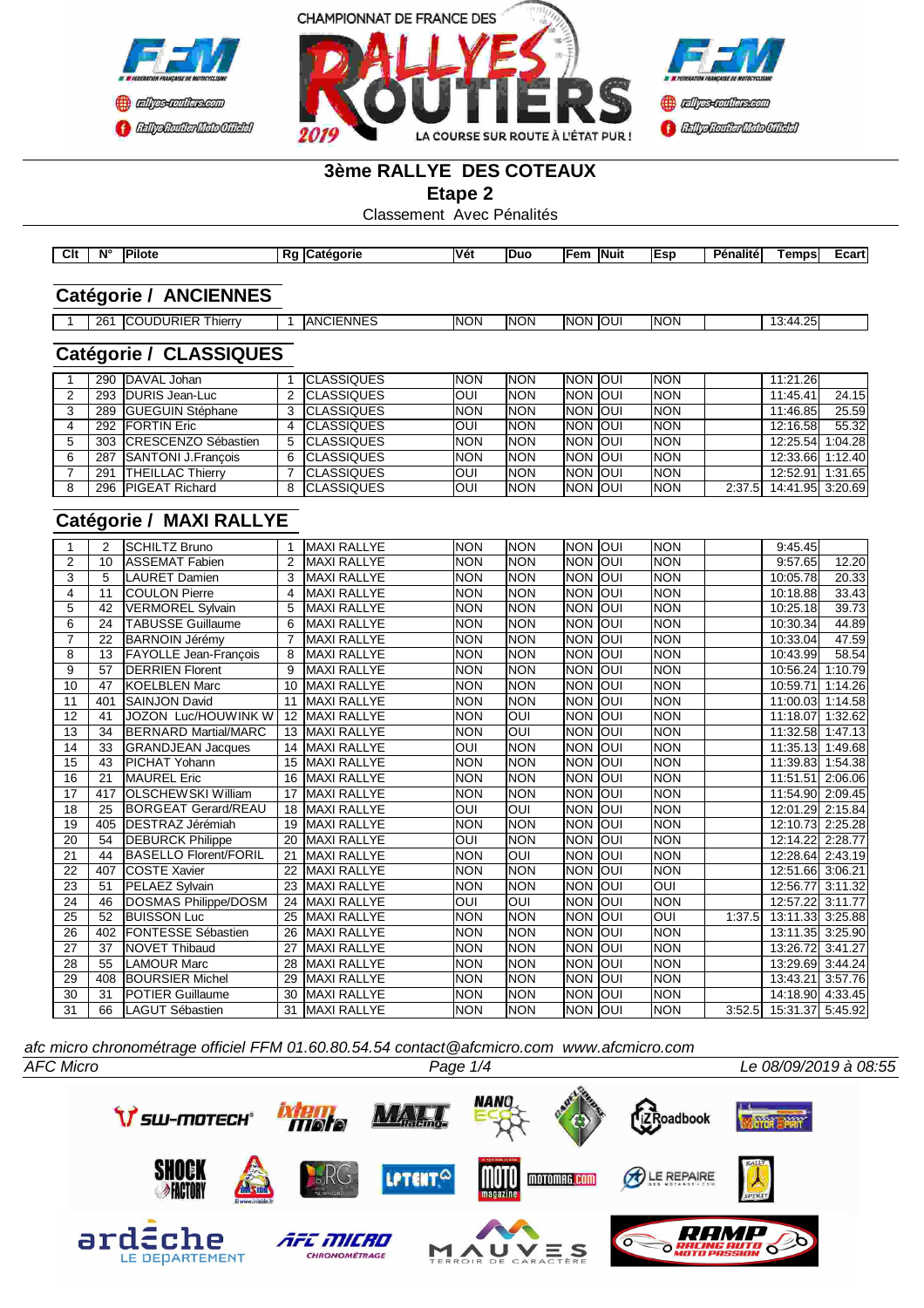



#### 3ème RALLYE DES COTEAUX Etape 2

#### Classement Avec Pénalités

| Clt<br>Vét<br>N°<br><br>مانطا<br><b>IEsp</b><br>Dán<br>lFem<br><b>INuit</b><br>emps<br>Duc<br>'enalite<br>$   -$<br>сагт<br>ποτε<br>orie<br>n. |  |  |  |  |  |  |  |
|------------------------------------------------------------------------------------------------------------------------------------------------|--|--|--|--|--|--|--|
|                                                                                                                                                |  |  |  |  |  |  |  |
|                                                                                                                                                |  |  |  |  |  |  |  |

#### **Abandons**

| <b>VE</b><br>AUNE<br>. IOUI<br><b>INON</b><br><b>NON</b><br><b>NON</b><br>INON<br>$\checkmark$<br>/alère<br>ЛF<br>DA'<br>$\Lambda$ 1<br>IMAXI<br>1171<br>-- 1 - |
|-----------------------------------------------------------------------------------------------------------------------------------------------------------------|
|-----------------------------------------------------------------------------------------------------------------------------------------------------------------|

### **Catégorie / RALLYE 1**

|                 | 4   | <b>BREBAN Luc</b>            |                 | <b>RALLYE 1</b>     | <b>NON</b> | <b>NON</b> | <b>NON</b> | loui | <b>NON</b>  |        | 9:45.58          |         |
|-----------------|-----|------------------------------|-----------------|---------------------|------------|------------|------------|------|-------------|--------|------------------|---------|
| 2               | 3   | <b>CAUQUIL Romain</b>        | 2               | <b>RALLYE 1</b>     | <b>NON</b> | <b>NON</b> | <b>NON</b> | loui | Inon        |        | 10:10.28         | 24.70   |
| 3               | 8   | <b>DAVID Maxime</b>          | 3               | <b>RALLYE 1</b>     | <b>NON</b> | <b>NON</b> | <b>NON</b> | loui | <b>INON</b> |        | 10:14.12         | 28.54   |
| 4               | 18  | <b>GAMBINO Davy</b>          | 4               | <b>RALLYE 1</b>     | <b>NON</b> | <b>NON</b> | <b>NON</b> | loui | Inon        |        | 10:40.00         | 54.42   |
| 5               | 111 | ROBLIN Grégory/HUAU A        | 5               | <b>RALLYE 1</b>     | <b>NON</b> | Ī          | <b>NON</b> | loui | <b>NON</b>  |        | 10:48.17         | 1:02.59 |
| 6               | 114 | <b>BOUHATOUS Gabriel</b>     | 6               | <b>RALLYE1</b>      | <b>NON</b> | <b>NON</b> | <b>NON</b> | loui | <b>NON</b>  |        | 10:50.96         | 1:05.38 |
| 7               | 420 | <b>BERNARD Thibaud</b>       |                 | <b>RALLYE 1</b>     | <b>NON</b> | <b>NON</b> | <b>NON</b> | loui | Inon        |        | 10:56.31         | 1:10.73 |
| $\overline{8}$  | 425 | <b>RIVOLLET Jullien</b>      | 8               | <b>RALLYE 1</b>     | <b>NON</b> | <b>NON</b> | <b>NON</b> | loui | <b>INON</b> |        | 11:03.04         | 1:17.46 |
| 9               | 123 | <b>MOREAU Loane</b>          | 9               | <b>RALLYE 1</b>     | <b>NON</b> | <b>NON</b> | <b>NON</b> | loui | <b>NON</b>  |        | 11:15.07         | 1:29.49 |
| 10              | 130 | <b>BAUMGARTNER Jerome</b>    | 10              | <b>RALLYE 1</b>     | <b>NON</b> | <b>NON</b> | <b>NON</b> | loui | <b>NON</b>  |        | 11:15.56         | 1:29.98 |
| 11              | 137 | <b>AUZOUX Christopher/CE</b> | 11              | <b>RALLYE 1</b>     | <b>NON</b> | loui       | <b>NON</b> | loui | loui        |        | 11:35.53         | 1:49.95 |
| 12              | 124 | <b>CHAPAS Tom</b>            | 12              | <b>RALLYE 1</b>     | <b>NON</b> | <b>NON</b> | <b>NON</b> | loui | Inon        |        | 11:53.28         | 2:07.70 |
| 13              | 94  | <b>LARUE Gilles</b>          | 13              | <b>RALLYE1</b>      | <b>OUI</b> | <b>NON</b> | <b>NON</b> | loui | <b>NON</b>  |        | 11:54.75         | 2:09.17 |
| 14              | 418 | <b>BARTOLO Cédric</b>        | 14              | RALLYE 1            | <b>NON</b> | <b>NON</b> | <b>NON</b> | loui | Inon        |        | 12:00.29         | 2:14.71 |
| 15              | 105 | SIMONNET Hervé               | 15              | <b>RALLYE 1</b>     | OUI        | <b>NON</b> | <b>NON</b> | loui | <b>INON</b> |        | 12:00.48 2:14.90 |         |
| 16              | 101 | <b>BACCA Riccardo</b>        | 16              | <b>RALLYE 1</b>     | <b>NON</b> | <b>NON</b> | <b>NON</b> | loui | <b>NON</b>  |        | 12:02.83 2:17.25 |         |
| 17              | 99  | <b>DEVILLARD Mathieu</b>     | 17              | <b>RALLYE 1</b>     | <b>NON</b> | <b>NON</b> | <b>NON</b> | loui | <b>NON</b>  | 1:00.0 | 12:04.05         | 2:18.47 |
| $\overline{18}$ | 92  | RADOJEWSKI Stéphane          | $\overline{18}$ | <b>RALLYE1</b>      | <b>NON</b> | <b>NON</b> | <b>NON</b> | loui | <b>NON</b>  |        | 12:08.19 2:22.61 |         |
| 19              | 113 | <b>GROSSE Johann</b>         | 19              | <b>RALLYE 1</b>     | <b>NON</b> | <b>NON</b> | <b>NON</b> | loui | <b>NON</b>  |        | 12:11.19 2:25.61 |         |
| 20              | 429 | <b>PATOUILLET Pierre</b>     | 20              | <b>RALLYE 1</b>     | <b>NON</b> | <b>NON</b> | <b>NON</b> | loui | <b>NON</b>  |        | 12:13.90         | 2:28.32 |
| 21              | 426 | <b>GUERRIN Jérémv</b>        | 21              | <b>RALLYE 1</b>     | <b>NON</b> | <b>NON</b> | <b>NON</b> | loui | Inon        |        | 12:24.11         | 2:38.53 |
| 22              | 421 | <b>BERNARD Loïc</b>          | 22              | RALLYE <sub>1</sub> | <b>NON</b> | <b>NON</b> | <b>NON</b> | loui | <b>NON</b>  |        | 12:36.06         | 2:50.48 |
| 23              | 430 | <b>PEYRET Olivier</b>        | 23              | <b>RALLYE 1</b>     | <b>NON</b> | <b>NON</b> | <b>NON</b> | loui | Inon        |        | 12:37.79         | 2:52.21 |
| 24              | 109 | <b>FRANCOIS Nicolas</b>      | 24              | RALLYE <sub>1</sub> | <b>NON</b> | <b>NON</b> | <b>NON</b> | loui | Inon        |        | 12:45.11         | 2:59.53 |
| 25              | 107 | MATHIEU Sylvain              | 25              | <b>RALLYE1</b>      | <b>NON</b> | <b>NON</b> | <b>NON</b> | loui | <b>INON</b> |        | 12:50.93         | 3:05.35 |
| 26              | 423 | <b>D'ABRIGEON Franck</b>     | 26              | <b>RALLYE 1</b>     | OUI        | <b>NON</b> | <b>NON</b> | loui | <b>NON</b>  |        | 12:52.96         | 3:07.38 |
| $\overline{27}$ | 432 | <b>VAURIS Etienne</b>        | 27              | <b>RALLYE 1</b>     | <b>NON</b> | <b>NON</b> | <b>NON</b> | loui | <b>NON</b>  |        | 13:03.26 3:17.68 |         |
| 28              | 97  | <b>BRUN Eudes</b>            | 28              | <b>RALLYE 1</b>     | <b>NON</b> | <b>NON</b> | <b>NON</b> | loui | Inon        | 1:07.5 | 13:03.73         | 3:18.15 |
| 29              | 424 | <b>FOURNIER Martial</b>      | 29              | <b>RALLYE1</b>      | <b>NON</b> | <b>NON</b> | <b>NON</b> | loui | <b>NON</b>  |        | 13:12.80         | 3:27.22 |
| 30              | 434 | <b>IASFAUX Antoine</b>       | 30              | <b>RALLYE 1</b>     | <b>NON</b> | <b>NON</b> | <b>NON</b> | loui | <b>NON</b>  |        | 13:43.48         | 3:57.90 |
| 31              | 427 | <b>PERROT</b> Sabine         | 31              | <b>RALLYE 1</b>     | <b>NON</b> | <b>NON</b> | <b>NON</b> | loui | <b>NON</b>  |        | 14:09.81 4:24.23 |         |

#### **Abandons**

| IN(<br>⊺IOL<br>hierry<br>-<br>᠇◡ |  | 436<br>l INA |  | $\sqrt{ }$ | <b>NON</b> | <b>ON</b> | INK<br>וחר |  | INON |  |  |  |
|----------------------------------|--|--------------|--|------------|------------|-----------|------------|--|------|--|--|--|
|----------------------------------|--|--------------|--|------------|------------|-----------|------------|--|------|--|--|--|

### **Catégorie / RALLYE 2**

|     | <b>BREBION Tanguy</b>     | <b>IRALLYE 2</b> | <b>NON</b> | <b>NON</b> | <b>INON JOUI</b> |        | <b>INON</b> | 10:06.23 |        |
|-----|---------------------------|------------------|------------|------------|------------------|--------|-------------|----------|--------|
| 441 | <b>ICOULANGES Charlie</b> | <b>IRALLYE 2</b> | <b>NON</b> | <b>NON</b> | <b>INON JOUI</b> |        | <b>INON</b> | 10:09.19 | 2.96I  |
| 15  | <b>IGONZALEZ Emmanuel</b> | <b>IRALLYE 2</b> | <b>NON</b> | <b>NON</b> | <b>INON JOUI</b> |        | <b>INON</b> | 10:14.12 | 7.89   |
| 20  | <b>INIMIS Benoit</b>      | <b>IRALLYE 2</b> | <b>NON</b> | <b>NON</b> | <b>INON JOUI</b> |        | <b>INON</b> | 10:18.52 | 12.29l |
|     | 165 IDELORME Maxime       | <b>IRALLYE 2</b> | <b>NON</b> | <b>NON</b> | <b>INON</b>      | i Ioui | <b>INON</b> | 10:23.43 | 17.20l |

*AFC Micro Page 2/4 Le 08/09/2019 à 08:55 afc micro chronométrage officiel FFM 01.60.80.54.54 contact@afcmicro.com www.afcmicro.com*

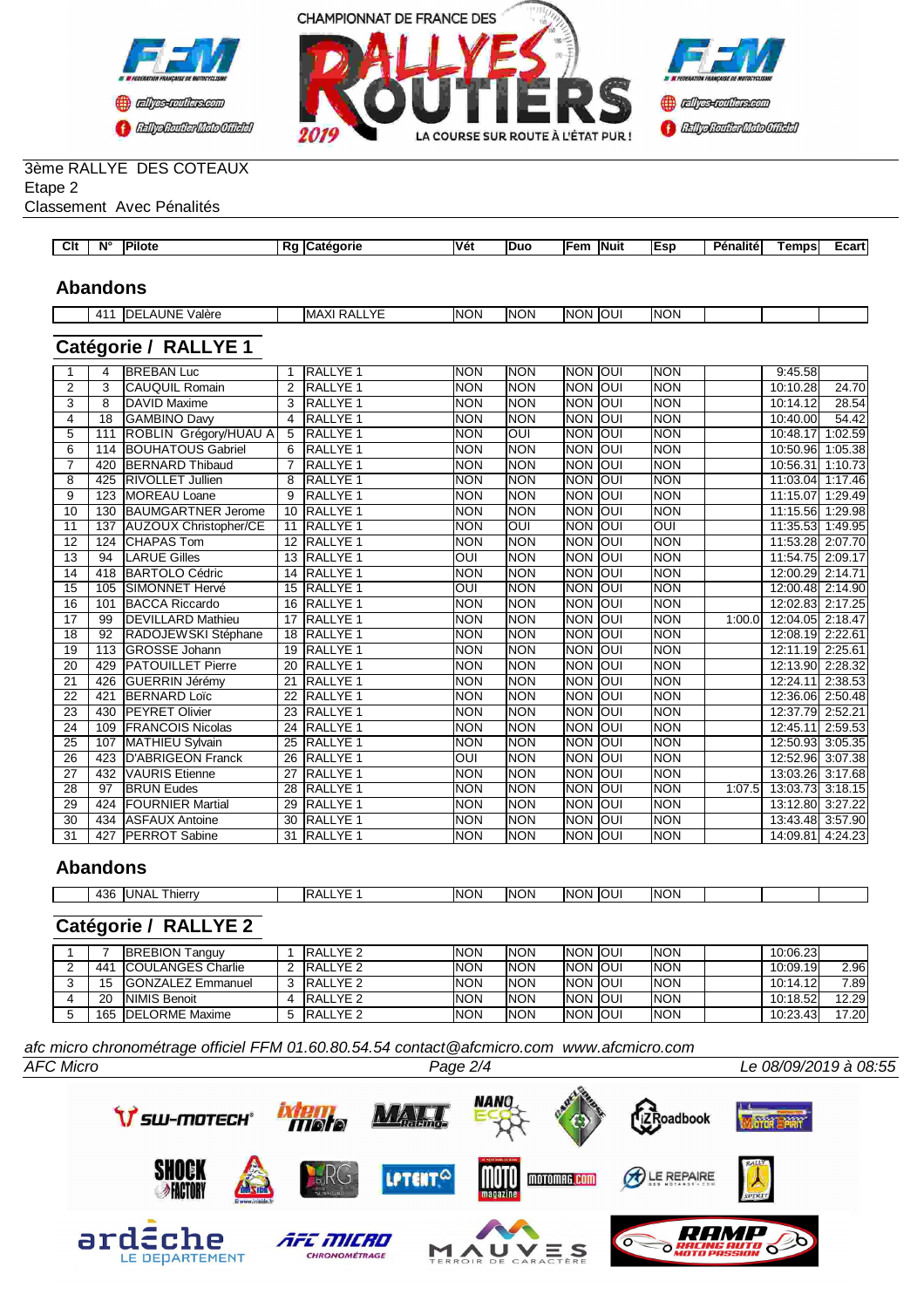



## 3ème RALLYE DES COTEAUX Etape 2

Classement Avec Pénalités

| Clt | N' |  | <b>Vét</b> | -Duc | lFem          | <b>INuit</b> | -- | --<br>alite<br>Dan<br>ени | emps | -             |
|-----|----|--|------------|------|---------------|--------------|----|---------------------------|------|---------------|
| __  |    |  |            |      | $\sim$ $\sim$ |              |    |                           |      | —varu<br>____ |
|     |    |  |            |      |               |              |    |                           |      |               |

# **Catégorie / RALLYE 2**

| 6  | 163 | <b>JOUANEN Vincent</b>      | 6               | RALLYE 2            | <b>NON</b> | <b>NON</b> | Inon Ioui   |      | Inon       |                   | 10:24.02         | 17.79   |
|----|-----|-----------------------------|-----------------|---------------------|------------|------------|-------------|------|------------|-------------------|------------------|---------|
|    | 6   | AULAS Jean-Mary             |                 | RALLYE 2            | <b>NON</b> | <b>NON</b> | Inon.       | loui | Inon       |                   | 10:33.49         | 27.26   |
| 8  | 180 | <b>OVERNEY Christophe</b>   | 8               | <b>IRALLYE 2</b>    | <b>OUI</b> | <b>NON</b> | Inon Ioui   |      | <b>NON</b> |                   | 10:49.21         | 42.98   |
| 9  | 161 | <b>CADENET Clément</b>      | 9               | <b>RALLYE 2</b>     | <b>NON</b> | <b>NON</b> | Inon Ioui   |      | Ioui       |                   | 10:51.45         | 45.22   |
| 10 | 186 | <b>IMARTEL Bastien</b>      | 10 <sup>1</sup> | RALLYE <sub>2</sub> | <b>NON</b> | <b>NON</b> | Inon Ioui   |      | <b>NON</b> |                   | 11:14.06         | 1:07.83 |
| 11 | 174 | <b>BEAUCOUD Andy</b>        | 11              | <b>RALLYE 2</b>     | <b>NON</b> | <b>NON</b> | Inon.       | loui | Inon       |                   | 11:15.46         | 1:09.23 |
| 12 | 444 | <b>DEMANGE Jérémy</b>       | 12              | <b>RALLYE 2</b>     | <b>NON</b> | <b>NON</b> | Inon Ioui   |      | <b>NON</b> |                   | 11:17.04         | 1:10.81 |
| 13 | 185 | <b>ACHARD Norbert</b>       | 13              | <b>RALLYE 2</b>     | <b>NON</b> | <b>NON</b> | Inon Ioui   |      | <b>NON</b> |                   | 11:49.40         | 1:43.17 |
| 14 | 184 | <b>RECOUR Hugo</b>          | 14              | <b>RALLYE 2</b>     | <b>NON</b> | <b>NON</b> | Inon Ioui   |      | NON        |                   | 11:55.72         | 1:49.49 |
| 15 | 182 | <b>BRELY Michaël/TOCHE</b>  |                 | 15 RALLYE 2         | <b>NON</b> | <b>OUI</b> | Inon Ioui   |      | <b>NON</b> |                   | 12:01.39         | 1:55.16 |
| 16 | 168 | <b>ISTEPHAN Pierre</b>      |                 | 16 RALLYE 2         | <b>NON</b> | <b>NON</b> | Inon Ioui   |      | Inon       |                   | 12:05.64         | 1:59.41 |
| 17 | 175 | <b>CAILLOT Eric</b>         |                 | 17 RALLYE 2         | <b>OUI</b> | <b>NON</b> | <b>INON</b> | loui | <b>NON</b> |                   | 12:34.09 2:27.86 |         |
| 18 | 162 | DUPUIS-MAURIN Valéry        |                 | 18 RALLYE 2         | <b>NON</b> | <b>NON</b> | loui        | loui | <b>NON</b> |                   | 12:41.92 2:35.69 |         |
| 19 | 445 | <b>BOURGEOIS Patrick</b>    | 19              | RALLYE <sub>2</sub> | <b>NON</b> | <b>NON</b> | Inon Ioui   |      | <b>NON</b> |                   | 12:42.16 2:35.93 |         |
| 20 | 170 | <b>I</b> GILLI Aurélien     | 20              | <b>RALLYE 2</b>     | <b>NON</b> | <b>NON</b> | Inon        | loui | Ioui       |                   | 12:44.08 2:37.85 |         |
| 21 | 433 | <b>IPINCE Yann</b>          | 21              | <b>RALLYE 2</b>     | <b>NON</b> | <b>NON</b> | Inon        | loui | <b>NON</b> |                   | 12:57.36 2:51.13 |         |
| 22 | 160 | <b>BOUSSELIN Philippe</b>   | 22              | <b>RALLYE 2</b>     | <b>OUI</b> | <b>NON</b> | Inon.       | loui | <b>NON</b> | 15.0 <sub>l</sub> | 13:01.52 2:55.29 |         |
| 23 | 167 | <b>IMOLINET Denis</b>       | 23              | <b>IRALLYE 2</b>    | <b>OUI</b> | <b>NON</b> | Inon Ioui   |      | <b>NON</b> |                   | 13:40.53 3:34.30 |         |
| 24 | 173 | <b>IMESSEGHEM Christian</b> | 24              | <b>RALLYE 2</b>     | <b>OUI</b> | <b>NON</b> | <b>NON</b>  | loui | <b>NON</b> |                   | 14:19.53 4:13.30 |         |
| 25 |     | 435 HANNIGSBERG Morgane     |                 | 25 RALLYE 2         | <b>NON</b> | <b>NON</b> | Inon Ioui   |      | <b>NON</b> |                   | 14:48.39 4:42.16 |         |

# **Catégorie / RALLYE 3**

|     | 240 ICOURTAUD Mathias        |    | <b>RALLYE 3</b> | <b>NON</b> | <b>NON</b> | <b>INON JOUL</b> | IOUI        | 10:34.03         |         |
|-----|------------------------------|----|-----------------|------------|------------|------------------|-------------|------------------|---------|
|     | 238 <b>IROUTHIER Florent</b> |    | RALLYE 3        | <b>NON</b> | <b>NON</b> | <b>INON JOUL</b> | <b>INON</b> | 10:36.28         | 2.25    |
| 244 | <b>IPARUSSINI Rudy</b>       |    | RALLYE 3        | <b>NON</b> | <b>NON</b> | <b>INON JOUL</b> | <b>INON</b> | 11:50.60         | 1:16.57 |
|     | 235 <b>JJARNAC Thomas</b>    |    | RALLYE 3        | <b>NON</b> | <b>NON</b> | <b>INON JOUL</b> | IOUI        | 12:02.89 1:28.86 |         |
|     | 246 <b>IDION</b> Fabrice     |    | RALLYE 3        | <b>NON</b> | <b>NON</b> | <b>INON JOUL</b> | <b>INON</b> | 12:59.99 2:25.96 |         |
| 251 | <b>IGERMANIQUE Pascal</b>    | -6 | <b>RALLYE 3</b> | <b>OUI</b> | <b>NON</b> | <b>INON JOUL</b> | <b>INON</b> | 15:09.96 4:35.93 |         |
|     | 463 <b>IORANGER Sylvain</b>  |    | <b>RALLYE 3</b> | <b>NON</b> | <b>NON</b> | <b>INON IOUI</b> | <b>INON</b> | 17:36.30 7:02.27 |         |

#### **Abandons**

| 462 | <b>IDAVID</b><br><sup>1</sup> Isabelle | $\sqrt{2}$<br>IR.<br>--<br>. . | <b>NON</b> | <b>NON</b> | <b>INON JOUL</b> | <b>INON</b> |  |  |
|-----|----------------------------------------|--------------------------------|------------|------------|------------------|-------------|--|--|
| 241 | . IGRO'<br>_AND<br>Raphael<br>ىت       | $\sqrt{2}$<br>IR.<br>. .<br>-- | <b>OU!</b> | <b>NON</b> | <b>INON IOUI</b> | <b>INON</b> |  |  |

### **Catégorie / SIDE-CAR INISIDE**

|   |     | 310 IGALVANI Raphael/BRES    |   | <b>ISIDE-CAR INISIDE</b> | <b>NON</b> | <b>NON</b> | <b>INON JOUL</b> |             | <b>INON</b> | 11:29.48         |         |
|---|-----|------------------------------|---|--------------------------|------------|------------|------------------|-------------|-------------|------------------|---------|
| ົ |     | 312 CHANAL Gilles/CHANAL     | 2 | <b>ISIDE-CAR INISIDE</b> | <b>OUI</b> | <b>NON</b> | <b>INON JOUL</b> |             | <b>INON</b> | 11:36.74         | 7.26I   |
| 3 |     | 316 BERTHOMIEU Benoit/RE     |   | <b>ISIDE-CAR INISIDE</b> | <b>OUI</b> | <b>NON</b> | <b>INON JOUI</b> |             | <b>INON</b> | 11:45.02         | 15.54   |
|   |     | 313 RIBES Kévin/RIBES Julie  |   | <b>ISIDE-CAR INISIDE</b> | <b>NON</b> | <b>NON</b> | <b>INON JOUI</b> |             | <b>INON</b> | 11:55.77         | 26.29   |
| 5 | 331 | <b>IMENERET Florian/DUBE</b> | 5 | <b>ISIDE-CAR INISIDE</b> | <b>NON</b> | <b>NON</b> | <b>INON JOUI</b> |             | <b>INON</b> | 12:05.45         | 35.97   |
| 6 |     | 314 ALEXIS Brice/MOLTENIL    | 6 | <b>ISIDE-CAR INISIDE</b> | <b>NON</b> | <b>NON</b> | <b>INON JOUL</b> |             | <b>INON</b> | 12:33.05         | 1:03.57 |
|   |     | 315 ILEPAGE Pauline/LEPAG    |   | <b>ISIDE-CAR INISIDE</b> | <b>NON</b> | <b>NON</b> | IOUI             | <b>IOUI</b> | <b>INON</b> | 12:35.90 1:06.42 |         |
| 8 | 317 | BACON Franck/CHOPAR          | 8 | <b>SIDE-CAR INISIDE</b>  | <b>NON</b> | <b>NON</b> | <b>INON JOUI</b> |             | <b>INON</b> | 12:39.89         | 1:10.41 |
| 9 | 491 | BURRICAND Vincent/SE         | 9 | <b>ISIDE-CAR INISIDE</b> | <b>NON</b> | <b>NON</b> | <b>INON JOUI</b> |             | <b>INON</b> | 13:04.61         | 1:35.13 |

*afc micro chronométrage officiel FFM 01.60.80.54.54 contact@afcmicro.com www.afcmicro.com*

*AFC Micro Page 3/4 Le 08/09/2019 à 08:55*